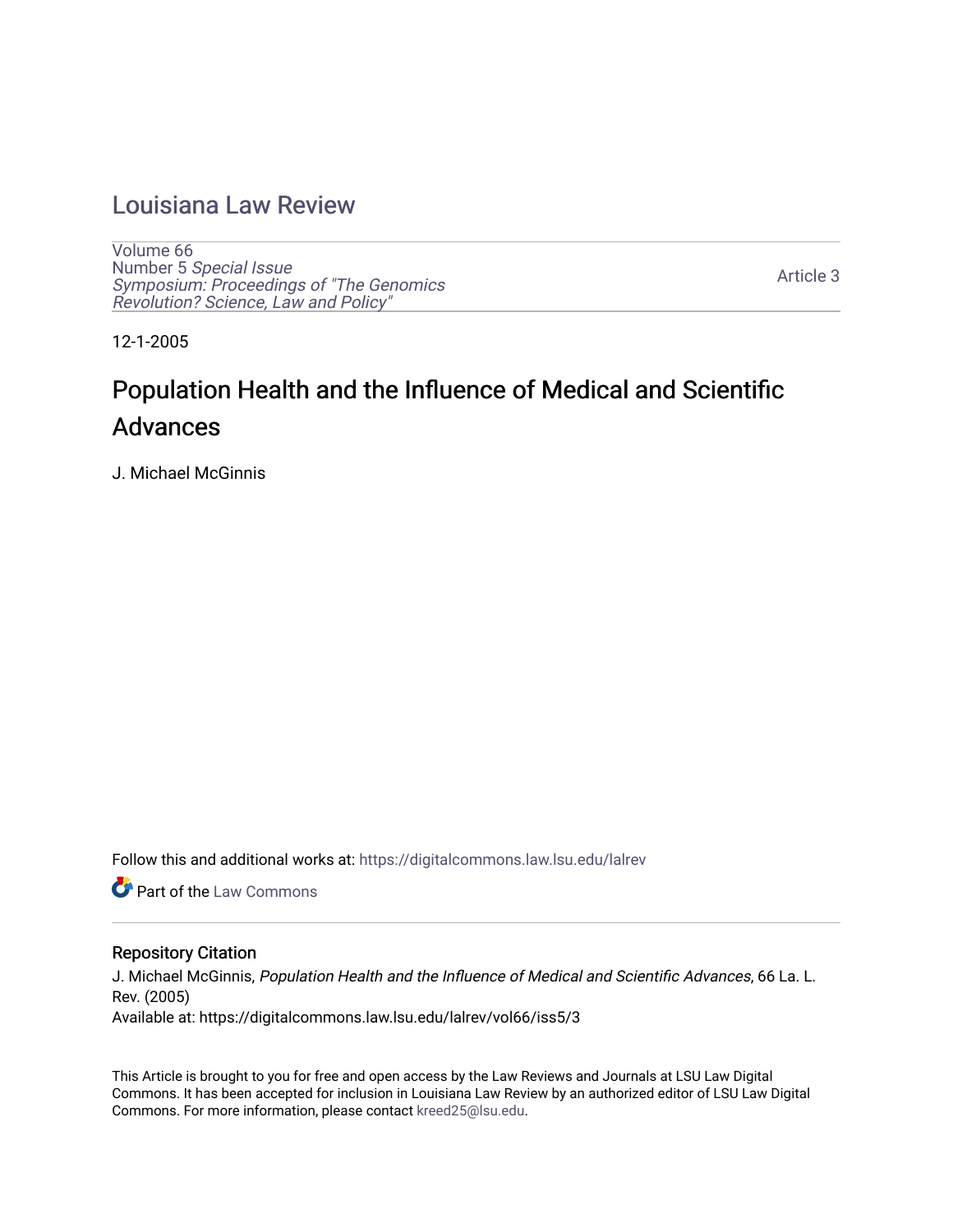### **Population Health and the Influence of Medical and Scientific Advances**

### *J. Michael McGinnis* **\***

Ours is an extraordinary time in the evolution of human health, with unprecedented insights on the nature of the determinants of health, how important they are, how they work, how they interact, and how they might be influenced. It is important therefore to place consideration of the role of genetics into the broader context, to assess how the tools emerging from the genomics revolution may shape the dynamics within and among the various domains of influence on the health of populations.

Some of that context is provided by data about various aspects of the health care delivery system. In 2005, approximately two trillion dollars will be spent for health care in the United States.<sup>1</sup> That amounts to about \$7,000 for each of the nation's inhabitants, and represents sixteen percent of the Gross Domestic Product.<sup>2</sup> Although this level of investment puts us far ahead of other nations, our returns on investment, in health terms, are limited. In 2004, we ranked twenty-third among nations in life expectancy, far behind countries like Japan, Sweden, and Iceland.<sup>3</sup>

There are some explanations for this discrepancy. Our technologic superiority in medicine has its downsides in higher rates of medical errors, accounting for as many as 98,000 deaths a year.4 But more importantly, we are a nation of great social heterogeneity, different cultures, various ethnicities, and geographically dispersed. We have some groups with chronically

*2. Id.* 

3. Health, United States, 2004 With Chartbook on Trends in the Health of *Americans,* Nat'l Center for Health Stat. (2004), *available at*  <http://www.cdc.gov/nchs/data/hus/hus04.pdf> (last visited June 30, 2005).

Copyright 2005, by LOuIsIANA LAW REVIEW

<sup>\*</sup> M.D., M.P.P., Institute of Medicine, The National Academies. This work is based upon a live presentation made on February 4, 2004 and does not necessarily reflect events and changes thereafter.

<sup>1.</sup> National Health Expenditures and Selected Economic Indicators, Levels *and Average Annual Percent Change: Selected Calendar Years 1990-2013,*  Centers for Medicare & Medicaid Services, Office of Actuary, (2003), *available at* <http://www.cms.hhs.gov/statistics/nhe/projections-2003/tl.asp>(last visited Sept. 14, 2004).

<sup>4.</sup> Lucian L. Leape & Donald M. Berwick, *Five Years After To Err Is Human: What Have We Learned?,* 293 J. Am. Med. Ass'n 2384 (2005).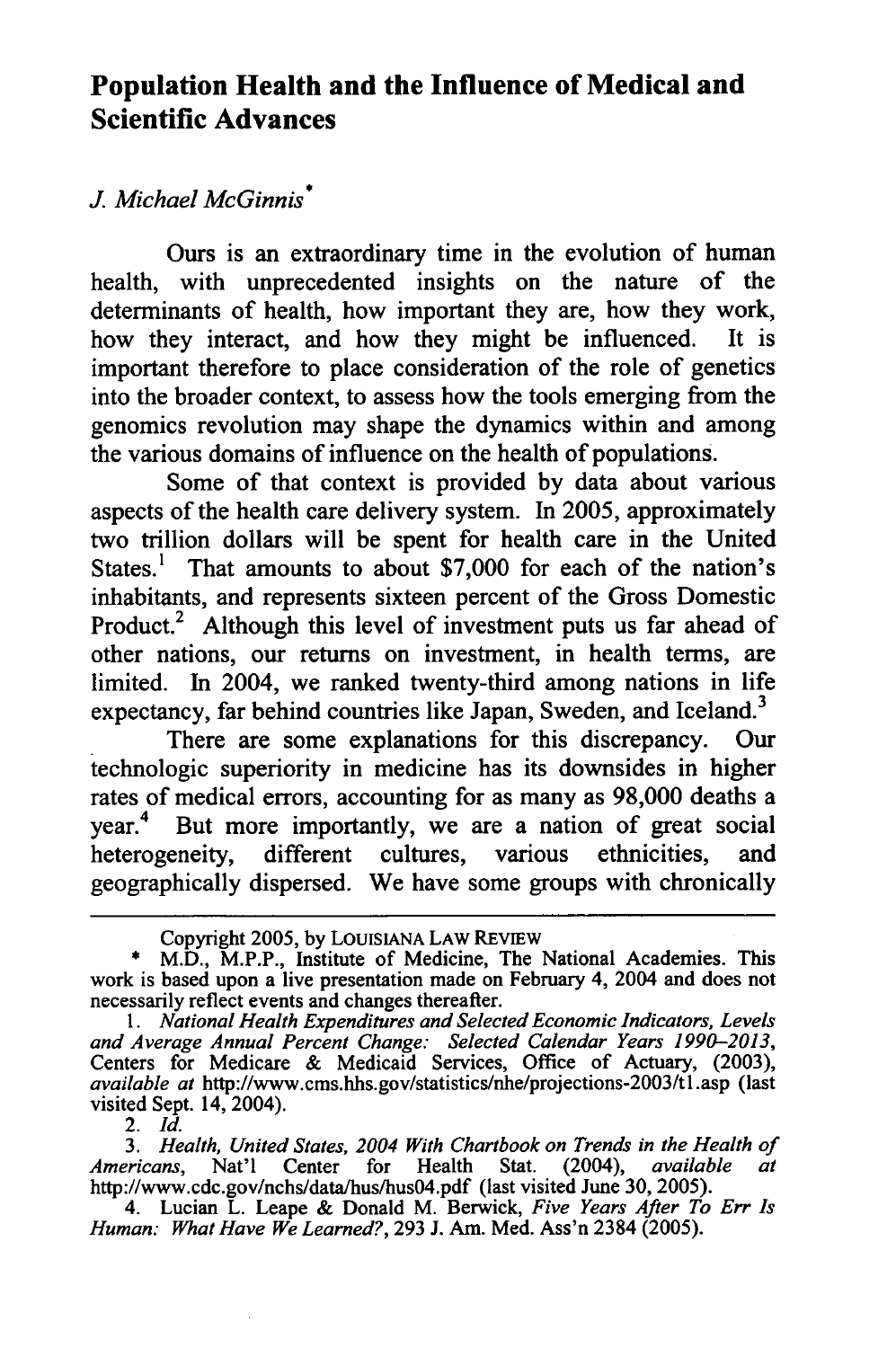lower income streams, newly arrived groups with more acute needs, and a recently widening gap among the various income tiers. Except for our older people, our social support system is a patchwork of policies at the local, state, and federal levels. We have wide discrepancies in access to care and substantial instabilities in the continuity of care. People receive care, but it is expensive, and it is a scramble. Moreover, we are in the midst of a full-blown obesity epidemic in this country. Two-thirds of the population is overweight; the number of overweight adults and children has doubled in the last twenty years.<sup>5</sup> Finally, we have high rates of low birth weight-which are in part derivative of higher rates of prenatal substance abuse.<sup>6</sup> And nothing shortens the horizon of life expectancy like an infant death.

How then, in the midst of the challenges, do we identify our primary opportunities for improving the health of Americans? A reasonable starting point is to look at those factors that determine the health of populations, about which we now have a clearer understanding. It was not very long ago that we had a rather fatalistic approach to life-acceptance of accidents, chronic diseases, and other challenges as merely the inevitable consequences of life and the aging process.

We now know that the health of populations is determined by the dynamics in five domains of influence: our genetic predispositions, our social circumstances, our environmental exposures, our behavior patterns, and the medical care we receive.<sup>7</sup> The topic of genetic predispositions is well covered elsewhere in this volume. Suffice it to say that the human genome numbers three billion base pairs, with around 20,000 to 25,000 genes under current estimates.<sup>8</sup> These genes exert their influence on health in

<sup>5.</sup> Allison A. Hedley et al., Prevalence of Overweight and Obesity Among US children, Adolescents, and Adults, 1999-2002, 291 J. Am. Med. Ass'n 2847 (2004).

*<sup>6.</sup> Healthy People 2000 Final Review,* Nat'l Center for Health Stat. (2000), *available at* <http://www.cdc.gov/nchs/data/hp2000/hp2kOl-acc.pdf> (last visited June 30, 2005).

<sup>7.</sup> J. Michael McGinnis et al., *The Casefor More Active Policy Attention to Health Promotion,*21 Health Affairs 78, 83 (2002).

*<sup>8.</sup> International Human Genome Sequencing Consortium Describes FinishedHuman Genome Sequence ResearchersTrim Count ofHuman Genes to 20,000-25,000,* Human Genome Project Information (2004), *available at*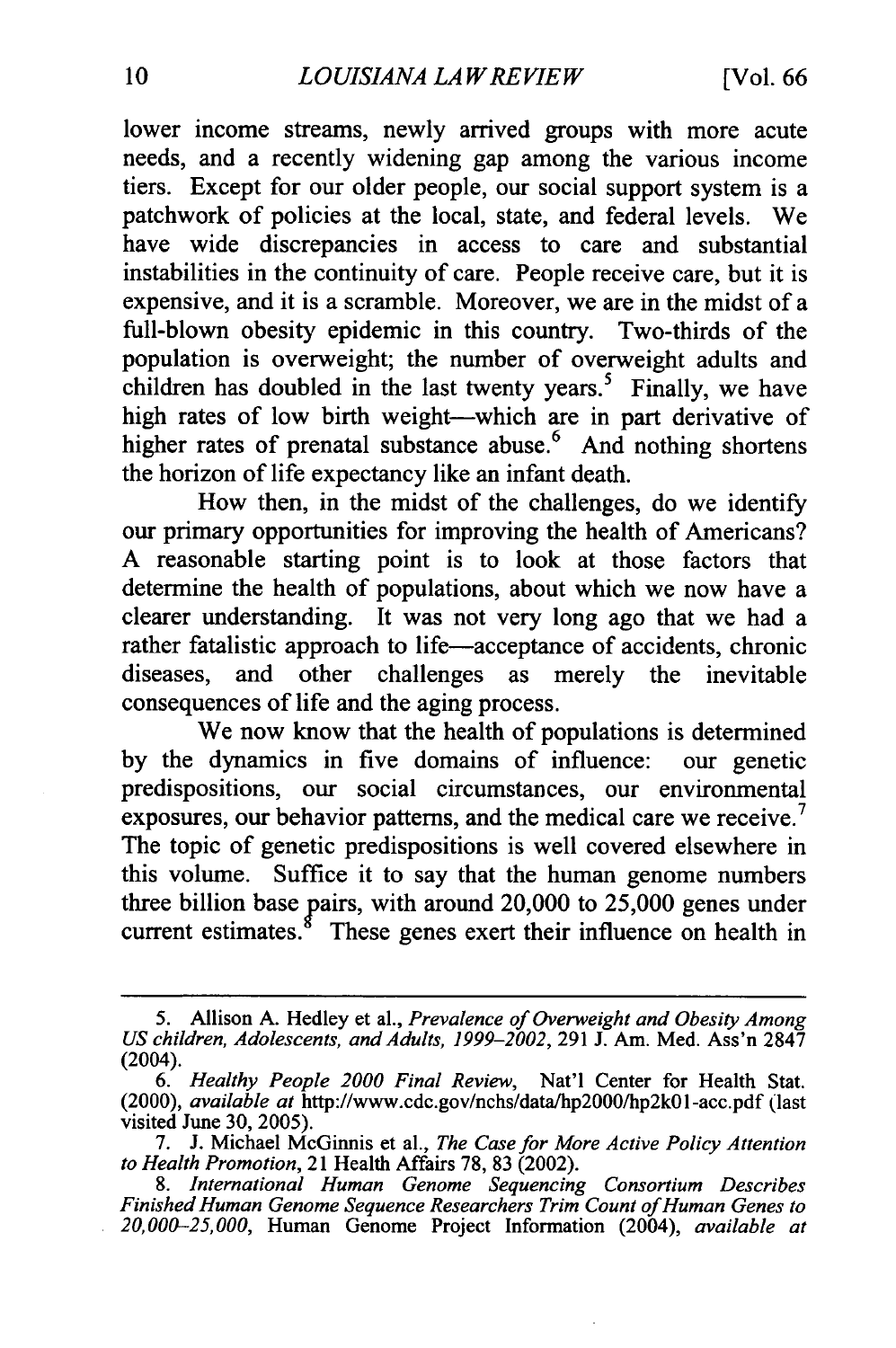various fundamental ways. Each of us has embedded in our genetic platform the assembly line blueprint for construction of the proteins which give form to our sizes, our shapes, our personalities, even to the biologic limit of our life expectanciessomewhere between eighty-five and 110 years, if fibroblast tissue cultures are to be believed.<sup>9</sup> Eons of adaptation has given an approximate form to these instructions, which are essentially similar across individuals, and sets us on a course that we call normal-that is, one which is not markedly disadvantaged from the environments in which we find ourselves.

Under certain circumstances, inborn variance of the code confers some discernable measure of disadvantage. This can be the result of even a single abnormal gene inherited from a parent, as with recessive conditions like cystic fibrosis or dominant conditions like Huntington's disease, or it can be the result of an entire chromosomal region being affected, as in Down's syndrome.

Changes also can occur in the codes of certain cells as a result of epigenetic influences, including interactions with other genes and gene products or various exposures throughout the life cycle. In some carcinogenesis or neural tube defects, for example, environmental triggers can alter the genetic coding signals, resulting in abnormal growth by certain cells or tissues. Knowledge in each of these areas is still primitive, despite the explosion of activity at centers such as the Pennington Biomedical Research Center, but that knowledge is growing rapidly with the completion of the sequencing of the human genome far ahead of schedule. Progress on identifying the locations of disease-linked genes is accelerating, and the number in 2004 had already reached some 1,400.

Still, sequencing the genome leaves open the question of the nature of its influence, which is, in part, our charge here: to understand how the genome plays in complex interaction with these other domains of influence. Although only about two percent of mortality in the U.S. can be attributed to purely genetic

http://www.ornl.gov/sci/techresources/Human\_Genome/project/20to25K.shtn (last visited Oct. 27, 2004).

<sup>9.</sup> L. Hayflick, P.S. Moorehead, *The Serial Cultivation of Human Diploid Cell Strains,*25 Experimental Cell Research 585 (1961).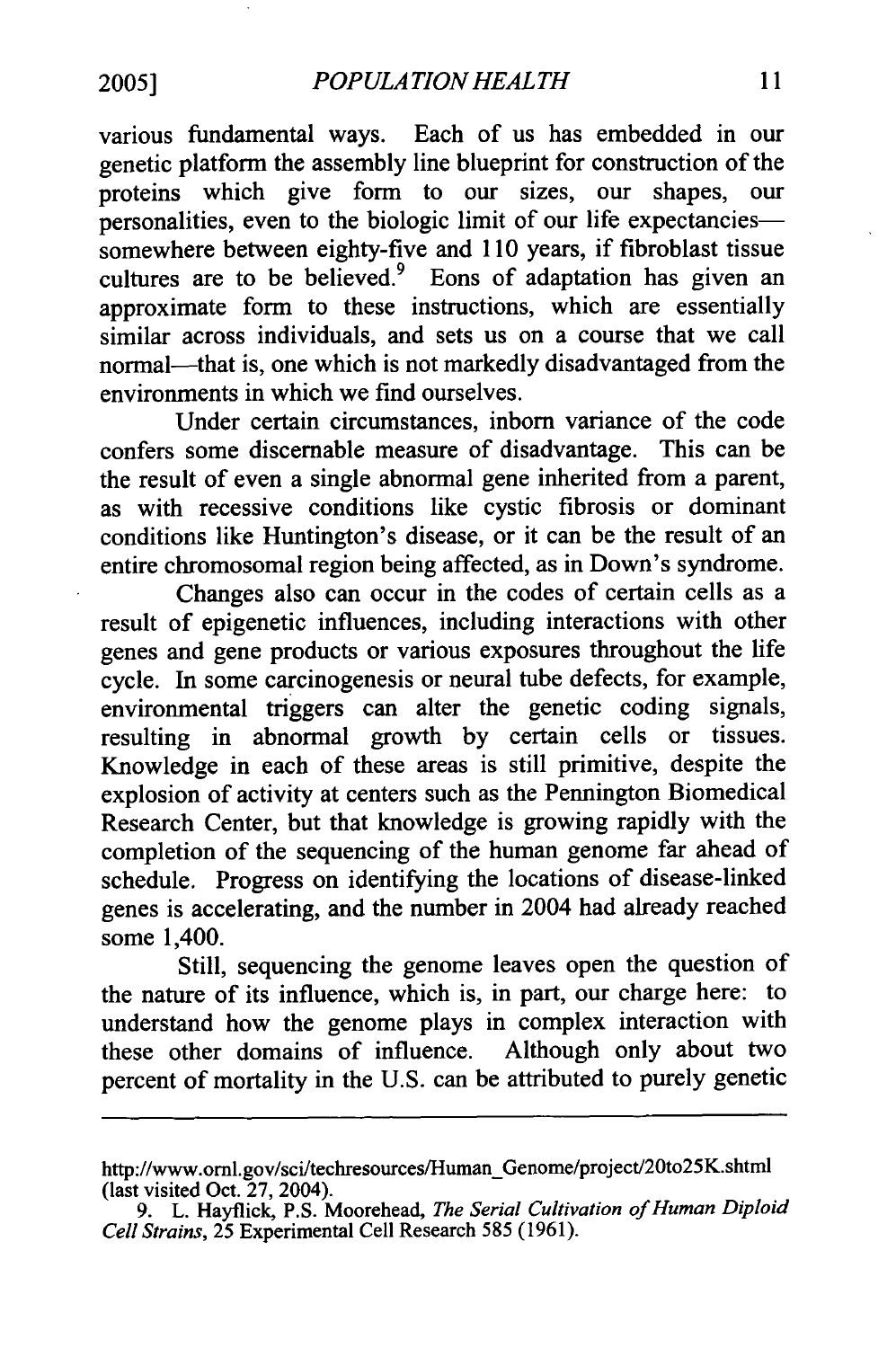diseases, $^{10}$  a sizeable proportion of disorders of late onset—like diabetes, cardiovascular disease, and cancer-have an important genetic component. The significance of that component is still uncertain for most conditions. The BRCA1 gene accounts for only about five to ten percent of breast cancers in the United States.<sup>11</sup> Only about ten percent of colon cancers may be explained by these yet unidentified genes,<sup>12</sup> and only about one case in twenty of those with elevated serum cholesterol levels may be explained by familial hyperlipidemia.<sup>13</sup> Studies of monozygotic twins focusing on the occurrence of schizophrenia, and other similar twin studies looking at mental alertness in older people, have found that about half of each could be explained by genetic factors.<sup>14</sup> Some say two-thirds of the risk of obesity may be genetic but, like most predispositions, that risk is expressed only with exposure to lifestyle factors which are controllable. At this point, the best we can say is that the burden of purely genetic diseases is limited, and the vast majority of the genetic contribution is played out in those complex interactions with the other domains of influence.

At birth, our first encounter is with the domain of our social circumstances, about which a great deal more has been learned in recent years. From cradle to grave, our interpersonal linkages matter. Studies consistently have shown that infant nurturing enhances socialization and survival.<sup>15</sup> Adults, including older people, who are socially isolated, have a two to fourfold higher death rate than others.<sup>16</sup> We have learned that prenatal home visits

<sup>10.</sup> Richard C. Strohman, *Ancient Genomes, Wise Bodies, Unhealthy People: Limits of a Genetic Paradigm in Biology and Medicine,* Wellness: Lecture Series (University of California, Berkeley 1992); P.A. Baird, *The Role*  of Genetics in Population Health, in Why Are Some People Healthy and Others Not? 133-59 (R.G. Evans et al. eds., Aldine de Gruyter 1994).

<sup>11.</sup> Betty A. Mincey, *Genetics and the Management of Women at High Risk* for Breast Cancer, 8 The Oncologist 466 (2003).

<sup>12.</sup> Hansjakob Muller, *Hereditary Colorectal Cancer. From Bedside to Bench andBack,* 11 Annals of Oncology 7 (Supp. 4) (2000).

<sup>13.</sup> P. Pajukanta et al., *Linkage of Familial Combined Hyperlipidaemia to Chromosome 1q21-q23,* 18 Nature Genetics 369 (1998).

<sup>14.</sup> K.S. Kendler, Overview: A Current Perspective on Twin Studies of *Schizophrenia,* 140 Am. J. of Psychiatry 1413 (1983); J.W. Rowe & R.L Kahn, Successful Aging (Pantheon Books 1st ed. 1998).

<sup>15.</sup> McGinnis, *supra*note 7, at 81.

<sup>16.</sup> L.F. Berkman & T. Glass, *Social Integration, Social Networks, Social Support, and Health, in* Social Epidemiology 137-73 (L.F. Berkman & I. Kawachi eds., Oxford University Press 2000).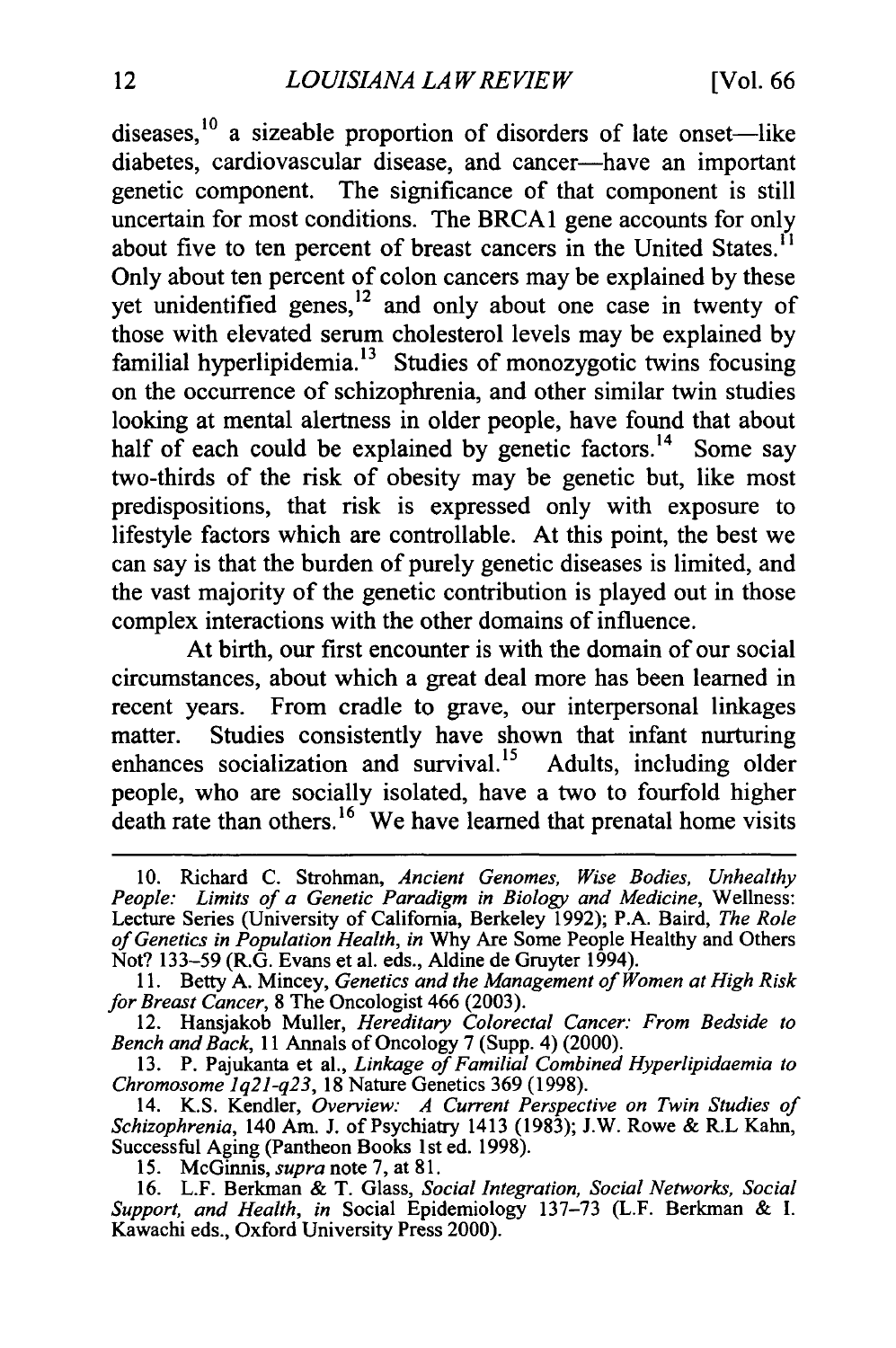**2005]** *POPULATIONHEALTH* 

to at-risk mothers can reduce the likelihood of both risky health behaviors and criminal activities some fifteen years hence.<sup>17</sup> For the population as a whole, the most consistent predictor of the likelihood of death in any given year is level of education, with those ages forty-five to sixty-four in the highest levels of education having death rates that are two to five times lower than those in the lowest level.<sup>18</sup> Poverty has been said to account for six percent of U.S. mortality. **<sup>19</sup>**

The observation also has been made that each one percent rise in income inequality, that is, the differential between rich and poor, is associated with approximately a four percent increase in deaths among those on the low end.<sup>20</sup> It is difficult to sort out the pecuniary elements of deprivation from the biological, behavioral, and psychological consequences of place. For example, a study of British government workers, virtually none of whom were in poverty, found a threefold difference in death rates between the highest and the lowest positions.<sup>21</sup> Interesting work on the physiologic mediators of the stress reaction suggests that there may be commonalities in the pathways involved in the way stress gets under the skin, affecting immune competence and metabolic function, to increase the susceptibilities of some of us to various acute and chronic illnesses. A term, allostatic load, has been coined to represent the aggregate impact of various stressors on the body over time. This raises some very interesting possibilities. If we can't eliminate poverty or income disparities, can we identify those who are inherently more susceptible to the adverse health consequences of their conditions and tailor our support interventions accordingly?

<sup>17.</sup> David Olds, et al., *Long Term Effects of Nurse Home Visitation on Children's Criminal and Antisocial Behavior: 15-Year Follow-up of a Randomized ControlledTrial,*280 J. Am. Med. Ass'n 1238 (1998).

<sup>18.</sup> *Health, United States, 1998 with Socioeconomic Status and Health Chartbook,* Nat'l Center for Health Stat. (1998), *available at* <http://www>. [cdc.gov/nchs/data/hus/hus98.pdf](https://cdc.gov/nchs/data/hus/hus98.pdf) (last visited Sept. 6, 2005).

<sup>19.</sup> Gregory Pappas et al., *The Increasing Disparity in Mortality Between Socioeconomic Groups in the United States, 1960 and 1986, 329 New Eng. J. of* Med. 103 (1993).

<sup>20.</sup> Michael Wolfson et al., *Relation Between Income Inequality and Mortality: EmpiricalDemonstration,*319 Brit. Med. J. 953 (1999).

<sup>21.</sup> M.G. Marmot et al., *Health Inequalities Among British Civil Servants: The WhitehallII Study,* 337 Lancet 1387 (1991).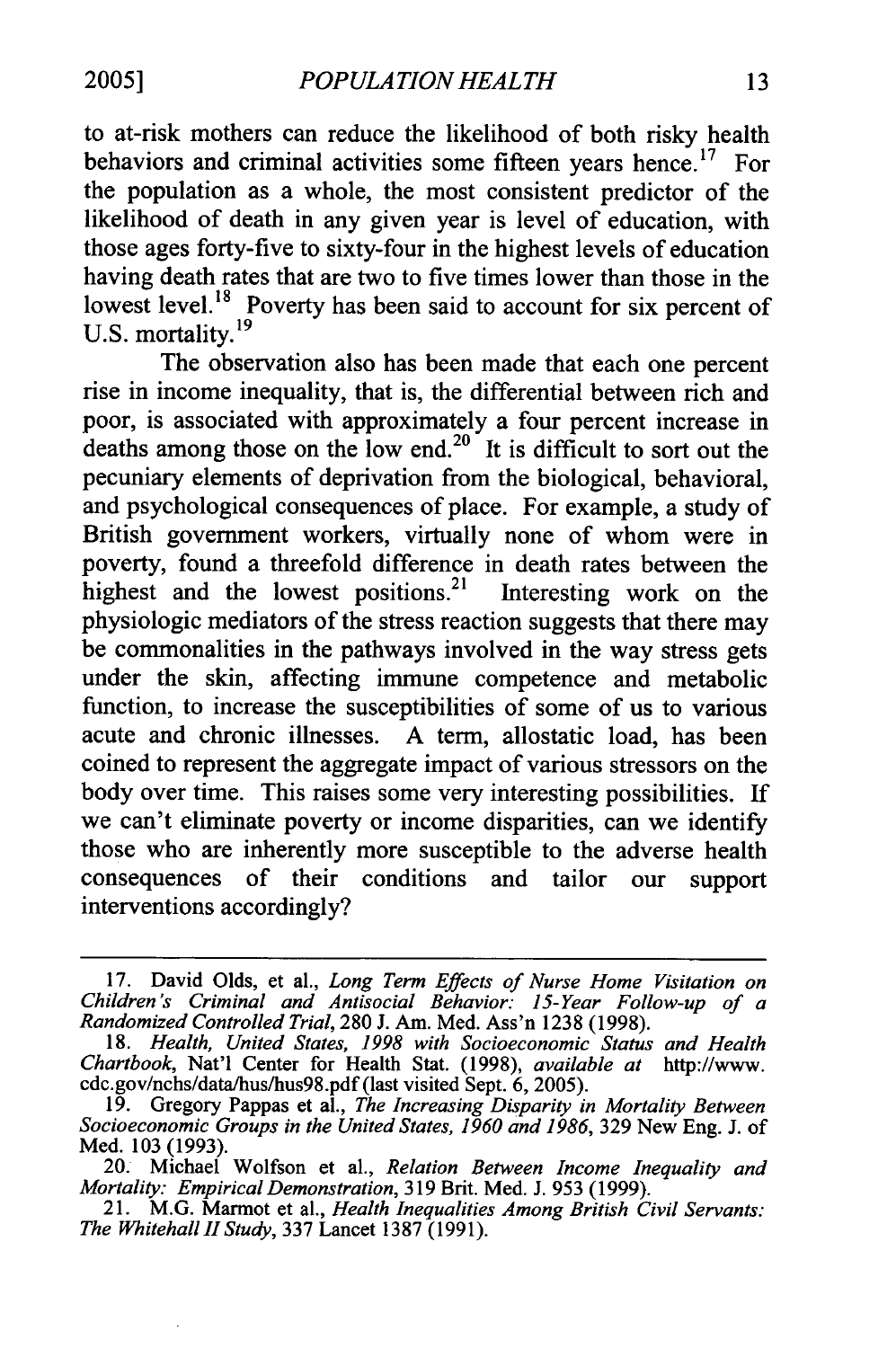To some extent, as part of our social circumstances, we find our conditions also affected in important ways by our physical environments. The places we seek to shape as nurturing and sheltering-home, work, and community environmentssometimes present us with hazards in the form of toxic agents, microbial agents, and structural hazards. Toxic agents from occupational hazards and environmental pollutants--chemical contaminants of food and water supplies, components of commercial products—have been associated in particular with cancers and other diseases of various organ systems. Pollutants that impact respiration such as particulates, sulfur dioxide, and carbon monoxide have been associated with transient increases in daily mortality rates. Occupational exposures alone account for an estimated one to three percent of cardiovascular, chronic respiratory, renal, and neurologic disease deaths, including all of the pneumoconioses. $22$  Radon and asbestos have each been estimated to contribute in the range of 10,000 cancer deaths per year.<sup>23</sup> The sum of the lower boundaries of various estimates of the mortality burden of toxic agent exposures places their contributions in the range of  $60,000$  per year.<sup>24</sup>

Infectious disease threats can also be related to our environmental conditions. Apart from behavior associated with diseases such as HIV and hepatitis B, significant contributions to death in the United States are made by infectious agents in part sheltered and cultured by environmental conditions. More commonly than we see in the news reports, there are incidents of Legionnaires disease, E. coli, and cryptosporidiosis in spite of the fact that immunizations and infection control measures may already prevent as much as 135 million infections and more than  $60,000$  deaths annually in the United [States.](https://States.25)<sup>25</sup> In all, an estimated 90,000 infectious disease deaths occur in this country each year,

<sup>22.</sup> P.J. Landrigan & S. Markowitz, *Current Magnitude of Occupational Diseasein the UnitedStates: Estimatesfrom New York State,* 572 Annals of the New York Acad. of Sci. 27 (1989).

<sup>23.</sup> L.S. Farer & C.W. Schieffelbein, *RespiratoryDiseases,* 3 Am. J. Prev. Med. 115 (Supp. 1987).

<sup>24.</sup> J.M. McGinnis & W.H. Foege, *Actual Causes of Death in the United States,* 270 J. Am. Med. Ass'n 2207 (1993).

<sup>25.</sup> J.V. Bennet et al., *Infectious and Parasitic Diseases*, 55 Am. J. Prev. Med. 102 (3rd Supp. 1987).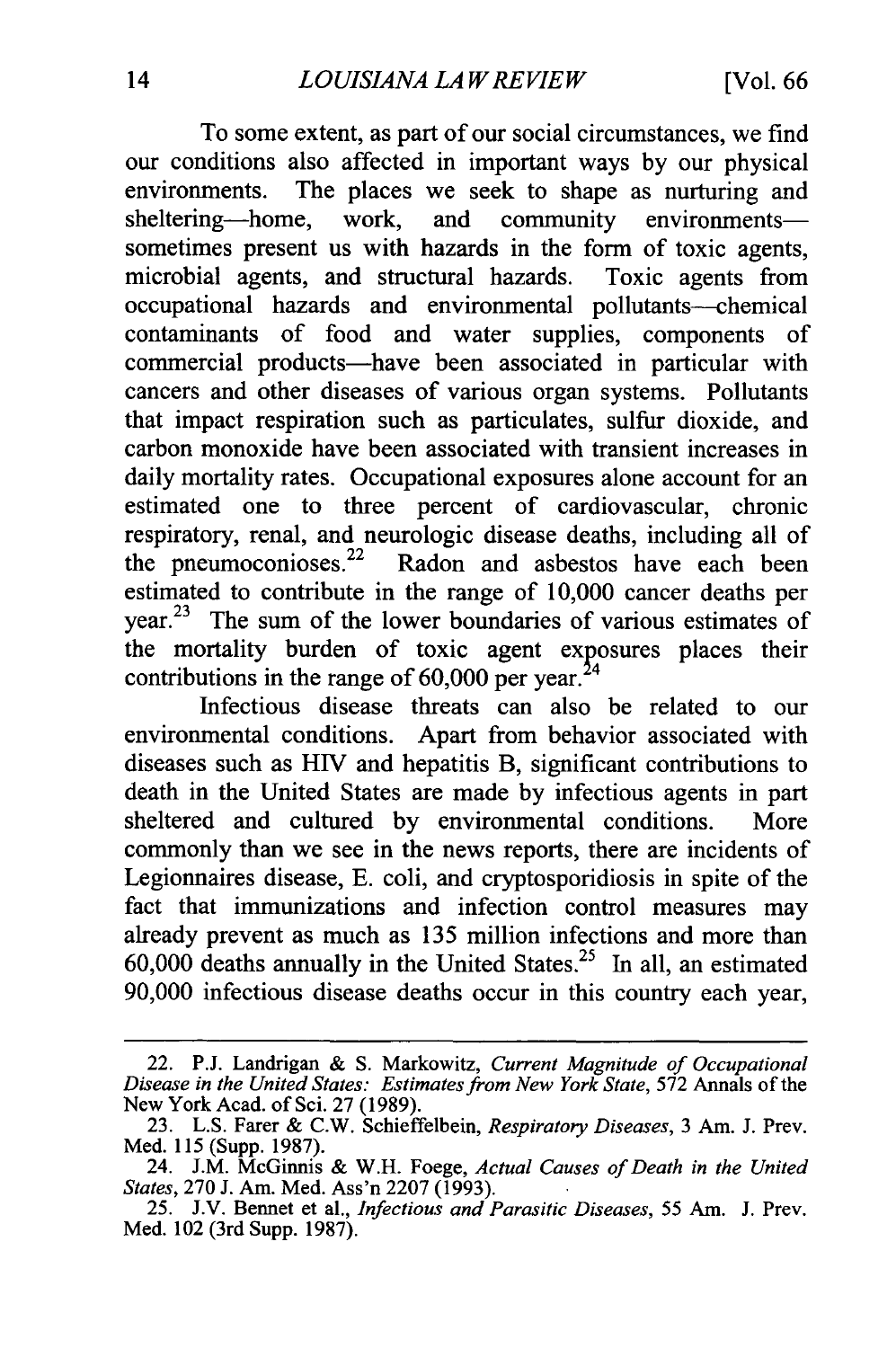beyond those attributable to sexual behavior or the use of tobacco, alcohol, or illicit drugs.<sup>26</sup> And, again, susceptibilities to toxic and infectious agents in our environments vary in theoretically discoverable ways.

The daily choices that we make with respect not only to safety but to diet, physical activity and sex, the substance abuse and addictions to which we fall prey, and our coping strategies in confronting stress, are all important determinants of health. What we choose to eat and how we structure activity into, or out of, our lives has a great bearing on our health prospects. Dietary factors have been associated with coronary heart disease, stroke, diabetes, and cancers of the colon, breast, and prostate. Physical inactivity has been associated with the increased risk for heart disease, colon cancer, diabetes, and osteoporosis. In the face of imprecise information on individual dietary habits and physical activity patterns and, given the basic laws of thermodynamics, obesity is a common intermediary for each. It is difficult, if not impossible, to parse out the share specific to diet or physical activity but, combined, the range of the estimates for their contribution spans from 300,000 to more than 500,000 deaths in America.<sup>27</sup>

Unprotected sexual intercourse is accountable each year not only for two and one-half million unintended pregnancies and fifteen million new cases of sexually transmitted diseases, but also for deaths from HIV, hepatitis B, cervical cancer, and excess infant [mortality.](https://mortality.28)28 Together, about 40,000 deaths in 1995 were related to sexual [behavior.](https://behavior.29)<sup>29</sup>

Substance abuse and addiction inflict a tremendous toll on the health of Americans, although these factors are possibly losing top ranking to the rapid rise in obesity. At more than 400,000 deaths, tobacco has, for a generation, been the leading single

<sup>26.</sup> McGinnis & Foege, *supra*note 24.

<sup>27.</sup> *The Surgeon General's Report on Nutrition and Health*, U.S. Dep't. of Health and Hum. Services, Pub. no. 88-50210 (1988).

<sup>28.</sup> *Health, US, 1992,* Nat'l Center for Health Stat. (1993), *available at*  <http://www.cdc.gov/nchs/data/hus/hus92acc.pdf> (last visited Sept. 6, 2005); *Sexually Transmitted Diseases in America: How Many Cases and at What Cost?,* Prepared for the Kaiser Family Foundation by: Am. Social Health Ass'n. (1998), *available at* <http://www.kff.org/womenshealth/1447-std-rep.cfm># executive (last visited June 30, 2005).

<sup>29.</sup> *Sexually Transmitted Disease Surveillance, 1990,* Division of STD/HIV Prevention, U.S. Dep't of Health and Hum. Services (1991).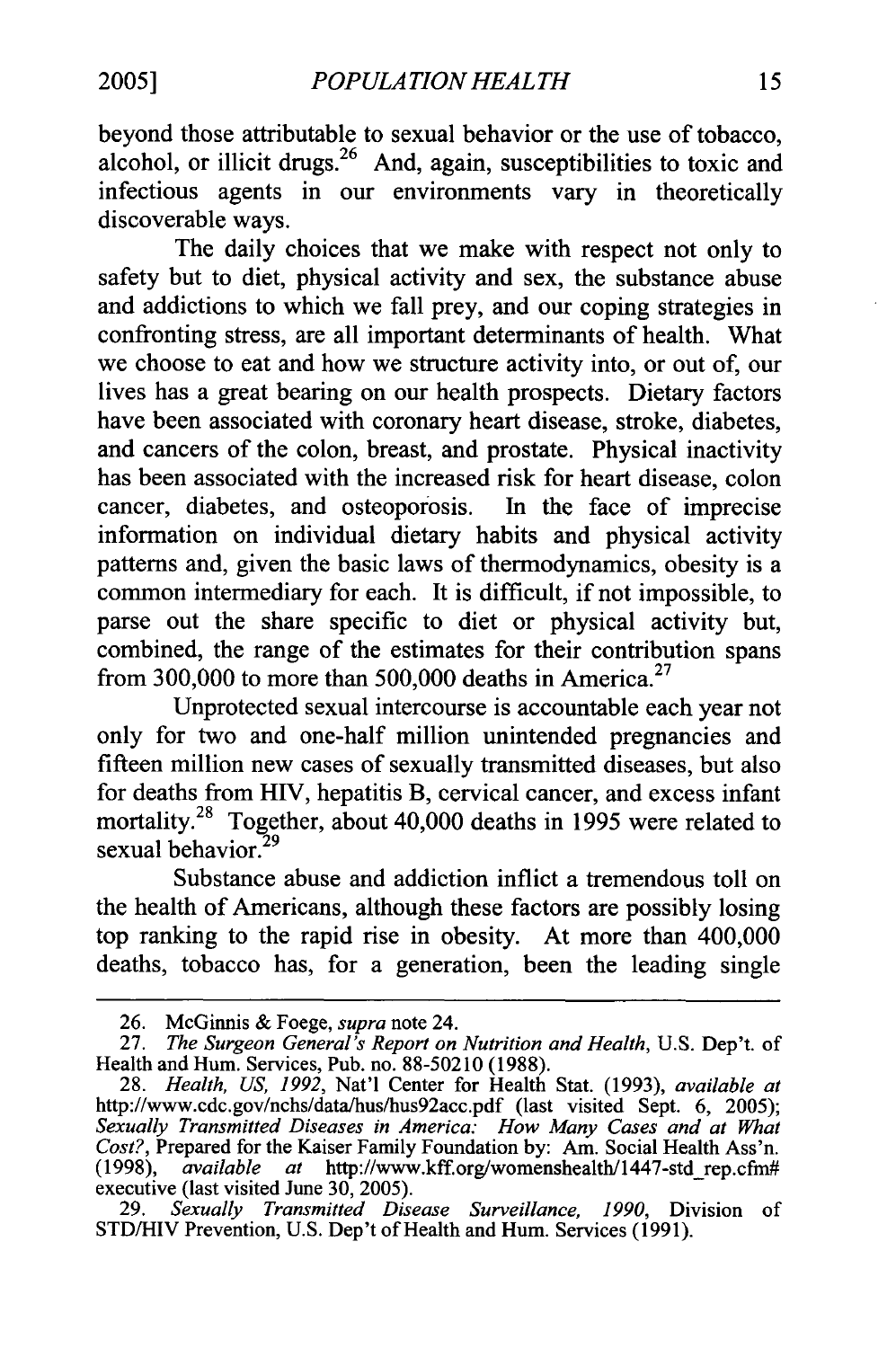contributor to deaths of Americans. $30$  Substance abuse as a whole represents the most prominent contributor to the constellation of preventable illness, health costs, and related social problems facing families and communities in the country today. Substance abuse accounted, in 1995, for some 43 million illnesses or injuries and more than half a million deaths.<sup>31</sup>

Another element which might be grouped for the purposes of today's discussion into the arena of behavior is that of our coping strategies-certainly a relevant factor when we have reported in the country approximately 17,000 homicides, 31,000 suicides, three million episodes of child abuse, and a developing and dangerous pattern of what is called "road rage." $32$  The matter and ways in which we select to cope, or not to cope, registers in a compelling fashion on the health ledgers.

In all, various behavioral choices that we make account for about a million deaths among Americans, all of them, by definition, early deaths, along with the compelling burden of associated illness. Together, behavioral issues represent the greatest domain of influence on the health of the population.<sup>33</sup>

Finally, with the myriad of influences on the health of populations, what has medical care got to do with it all? If we consider the question in purely historical terms, the answer would be "not much." John Bunker points out that, over the course of the twentieth century, only about five of the thirty years of increased life expectancy could be attributable to better medical care.<sup>34</sup> So, when considering the notion of whether, given past contributions and available technology, much can be expected from better access to higher quality care, we might come down to a discouraging

33. McGinnis, *supra*note 7, at 82.

<sup>30.</sup> *Annual Smoking-Attributable Mortality, Years of Potential Life Lost, and Economic Costs-United States, 1995-1999,* 51 Morbidity and Mortality Wkly. Rep. 300 (2002).

<sup>31.</sup> J.M. McGinnis & W.H. Foege, *Mortality and Morbidity Attributable to Use of Addictive Substances in the United States, Health and Economic Burdens,* 3 Proc. of the Ass'n of Am. Physicians 109 (1999).

<sup>32.</sup> *Deaths:PreliminaryDatafor 2003,* Nat'l Vital Stat. Rep. vol. 53 no. 15 *(2005), available at* [http://www.cdc.gov/nchs/data/nvsr/nvsr53/nvsr53\\_15.pdf;](http://www.cdc.gov/nchs/data/nvsr/nvsr53/nvsr53_15.pdf) R.C. Alexander, *Current and Emerging Concepts in Child Abuse,* 21 Comprehensive Therapy 726 (1995).

<sup>34.</sup> J.P. Bunker et al., *The Role of Medical Care in Determining Health: Creatingan Inventory of Benefits, in* B.C. Amick III, et al., Society and Health 305-341 (Oxford University Press 1995).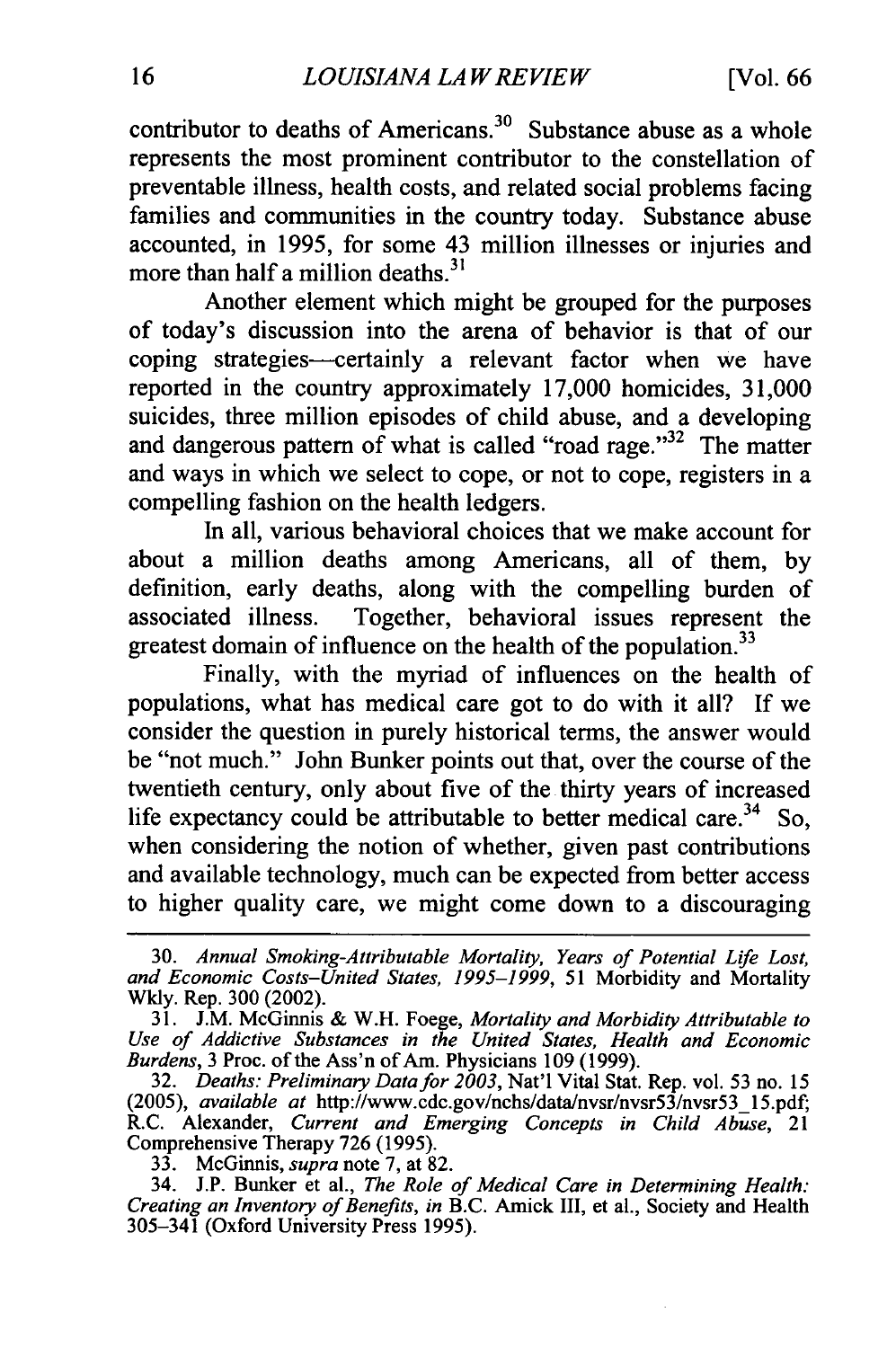conclusion. In fact, in terms of the practical possibilities of the moment, the potential of medical care is most poignantly revealed where it misses the mark, where problems of access or poor quality of care have done harm. The Institute of Medicine, for example, suggests that medical errors alone may account for  $44,000$  to  $98,000$  deaths annually.<sup>35</sup> On the other hand, the relative On the other hand, the relative contribution of medical care to life expectancy rose during the latter part of the century, and will likely continue to pick up the pace as technology is better able to address the health care needs of an aging population. Bunker estimates that, since 1950, medicine has accounted for half of the seven-year increase in life expectancy.<sup>36</sup> And with the potential contributions to enhance quality of life for an aging population, the advent of interventions such as joint replacements, coronary by-pass procedures, and better pharmaceuticals, not to mention the more fundamental advances that we might expect from gene therapy or other products of the genome work, the prospects are strong for solid contributions from medicine in the future.

So, what do the numbers tell us? Some interesting things. If we are doing an inventory of how various factors are currently playing out to shape our health profiles, or at least our vital statistics, we find that the actual causes of death among Americans are not deaths that the coroner tells us are the result of pathophysiologic diagnoses such as heart disease, cancer, and stroke. Rather they are led by tobacco, inactivity and dietary patterns, and alcohol, as noted in Figure 1. These ten items represent a sizeable portion of the deaths that occurred in the year 2000, with behavioral facts accounting for about forty percent of all deaths.

<sup>35.</sup> Institute of Medicine, To Err is Human: Building a Safer Health System (Linda T. Kohn et al. eds., National Academies Press 2000).

<sup>36.</sup> Bunker, *supra*note 34.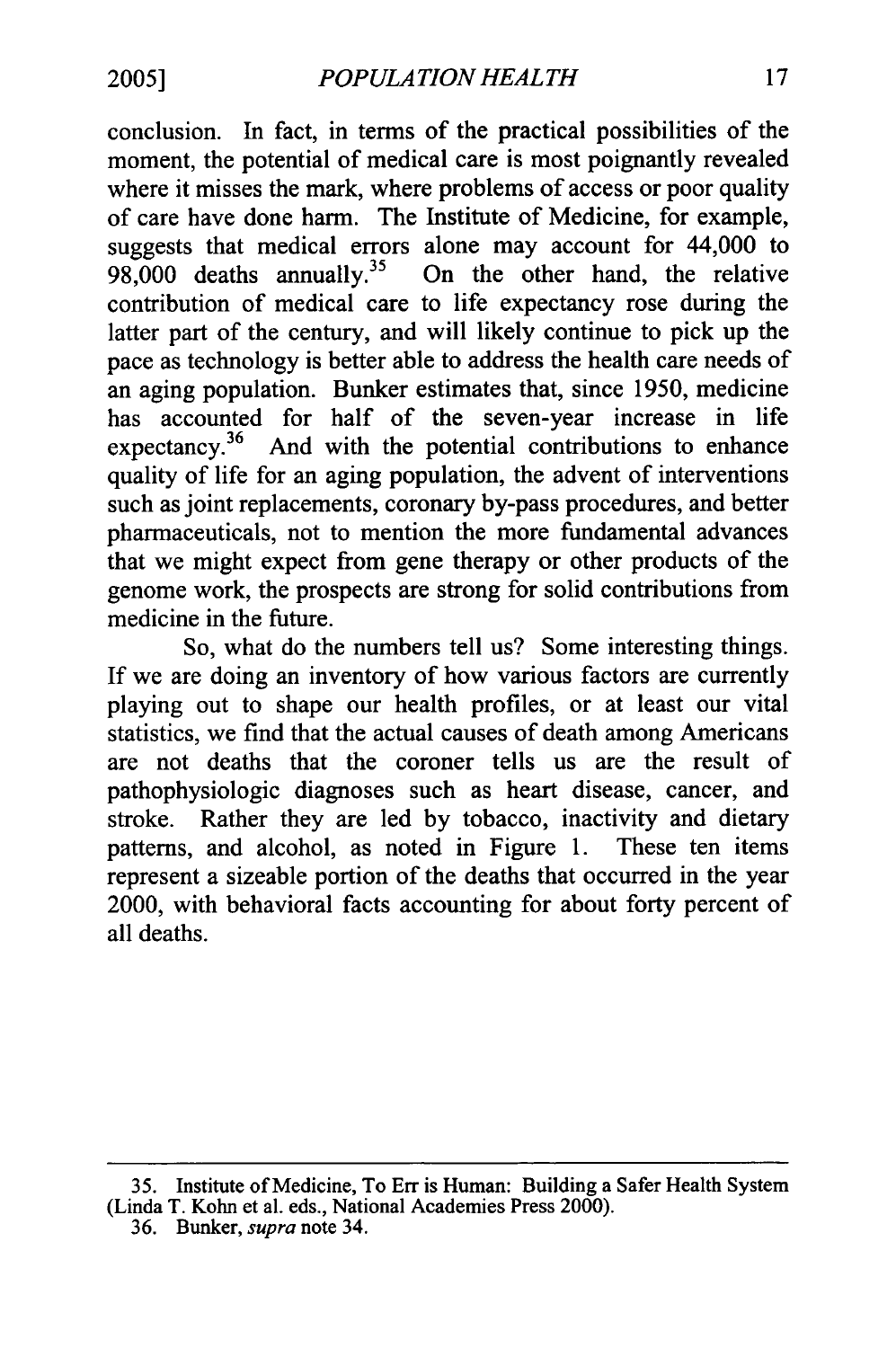| Cause                   | 1990 No.* (est.) | 2000 No.* (est.) |
|-------------------------|------------------|------------------|
| Tobacco                 | 375,000          | 375,000          |
| Diet/activity patterns  | 300,000          | 350,000          |
| Aicohol                 | 90,000           | 80,000           |
| <b>Microbial agents</b> | 90,000           | 80,000           |
| Medical errors          | <b>N/A</b>       | 70,000           |
| Toxic agents            | 60,000           | 60.000           |
| <b>Firearms</b>         | 35,000           | 30,000           |
| <b>Motor vehicles</b>   | 25,000           | 25,000           |
| Sexual behavior         | 30,000           | 20,000           |
| Illicit use of drugs    | 20,000           | 15,000           |
| Total                   | 1,175,000        | 1,290,000        |
| <b>All Causes</b>       | 2.150.000        | 2.400,000<br>٠   |

# **Adjusted Extrapolation**

So what can we conclude if we step up one level above these individual causes and look at how this translates across the domains of influence of health determinants? If we take a snapshot of this point in time and add up the best available estimates to characterize the share of premature deaths caused by problems in each of the domains of influence, here is how it looks: Poor behavioral choices account for about forty percent of early deaths; medical errors and inadequate access to care, about ten percent; environmental factors, such as avoidable toxic and infectious agents in water, air, or food, about five percent; social circumstances, those largely related to disparities, about fifteen percent.<sup>37</sup> The balance, the unexplained contribution, presumably comes from inborn predisposition or susceptibility, as we are talking here about early deaths. Of course, no question, this is a rather crude characterization. One such purpose of making this characterization is to give us some perspective on how our current investments stack up against our current opportunities. We spend ninety-five percent of our health dollar to correct ten percent of the deficiencies, leaving only about five percent to address the issues

<sup>37.</sup> McGinnis & Foege, *supra*note 24.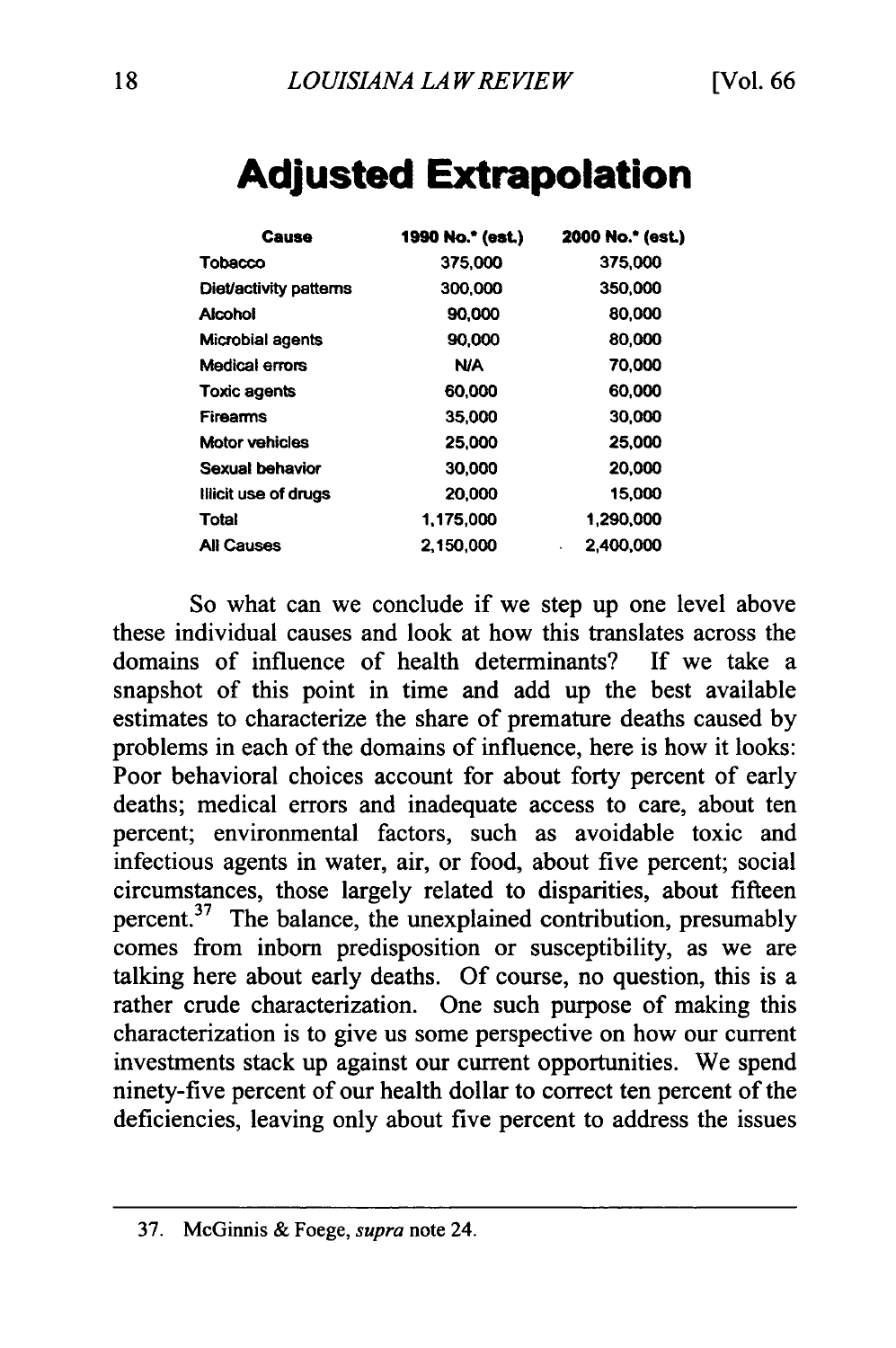such as behavior and other influences that have a much larger influence on the health of a population.<sup>38</sup>

More important is the nature of the influences in play where the domains intersect. Ultimately, the health fate of each of us and the collective fate of our population are determined by the factors acting not mostly in isolation within each of the domains of influence, but where those domains interconnect. Whether a gene is expressed can be determined by environmental exposures or behavioral patterns. The nature and consequences of behavioral choices are affected by our social circumstances. Our genetic predispositions affect the health care we need. Our social circumstances affect the health care we receive. The growing knowledge and evidence based in these areas provide important opportunities for targeted action and analysis that will develop tools to prompt and facilitate change, build the capacities of networks and organizations best positioned to use those tools, and strengthen the levers of policy that directly affect the dynamics shaping these influences.

What are the implications for medical care and population health in the genomic revolution that we are seeing? Well, clearly, the implications for both the effectiveness and the costs of medical care are substantial. On the effectiveness side, we can anticipate that the population-wide impact of therapeutic advances we have seen in the last half century will be accelerated as more fundamental interventions-what Lewis Thomas would term "high technologies," encompassing those represented by genomicscome into play. And this does not necessarily mean expensive. It is our current dependence on halfway technologies that drives costs—those technologies that we apply to keep diabetes at bay, to treat certain types of cancer, to treat strokes that require extensive rehabilitation, and so forth. It is only when we get to the application of technologies that essentially eliminate the problem that we see our costs begin to drop again. In this sense, the

<sup>38.</sup> *National Health Expenditure Amounts and Average Annual Percent Change by Type of Expenditure: Selected Calendar Years 1990-2013, Centers* for Medicare and Medicaid Services (2003), *available at* for Medicare and Medicaid Services (2003), *available at*  <http://www.cms.hhs.gov/statistics/nhe/projections-2003/t2.asp>(last visited June 30, 2005); *Effectiveness in Disease and Injury Prevention:* Estimated National *Spending on Prevention-UnitedStates, 1988,* 41 Morbidity and Mortality Wkly Rep. 529 (1992).